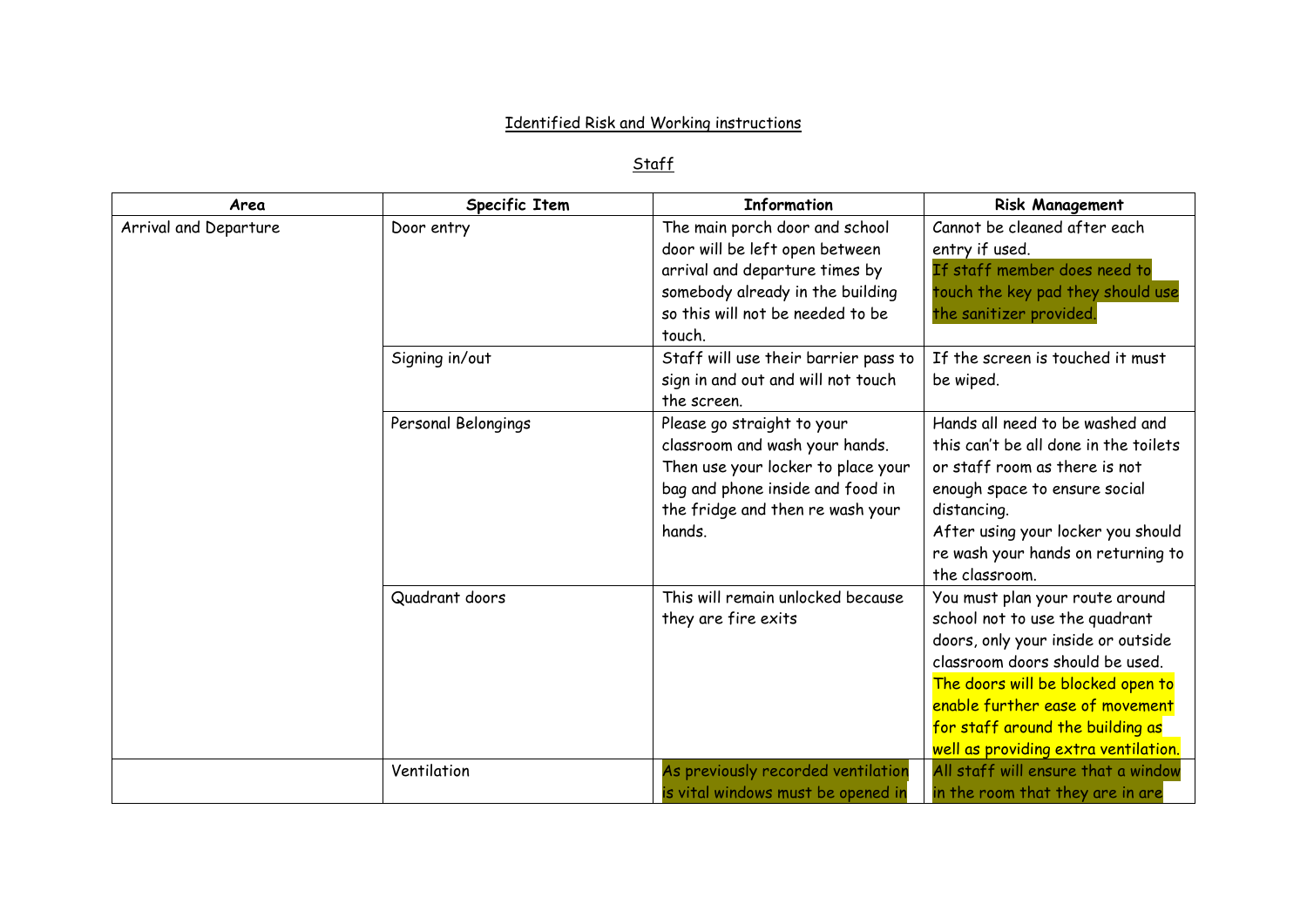|              |               | all rooms occupied by more than<br>one person.                                                                                                                                                                                                                                                                                                | open while they and other staff<br>member s and children are in<br>their.                                                                                                                                                                                                                                                                                                                                                                                                                                                                       |
|--------------|---------------|-----------------------------------------------------------------------------------------------------------------------------------------------------------------------------------------------------------------------------------------------------------------------------------------------------------------------------------------------|-------------------------------------------------------------------------------------------------------------------------------------------------------------------------------------------------------------------------------------------------------------------------------------------------------------------------------------------------------------------------------------------------------------------------------------------------------------------------------------------------------------------------------------------------|
| Adult safety | Remote radios | To protect bubbles and social<br>distancing adults cannot cross<br>other bubbles to support in an<br>emergency. Remote radios will be<br>used to communicate in case of an<br>emergency or contact needs to be<br>made between adults in different<br>classes. This will also enable<br>support to be given for beyond<br>behaviour children. | To enable adults to feel safe in<br>school and protect the bubbles.                                                                                                                                                                                                                                                                                                                                                                                                                                                                             |
| Corridors    |               | Should be kept clear from clutter.<br>Adults can pass in the corridors<br>but should avoid congregating and<br>having conversations within other<br>staff members. A larger area<br>should be found for the<br>conversation allowing social<br>distancing rules to be upheld.                                                                 | This will ensure that social<br>distancing quidelines are adhered<br>to and no face to face contact<br>with others happens for a period<br>of time.<br>New guidance for schools date<br>11.11.2020 states that PHE class<br>contact as:<br>any time spent with<br>another person within 1<br>minute without a<br>protective visor or screen<br>whether it be face to face<br>or not. Staff should<br>continue to move through<br>corridors quickly and hold<br>conversations at a 2m plus<br>distance from each other.<br>Staff should consider |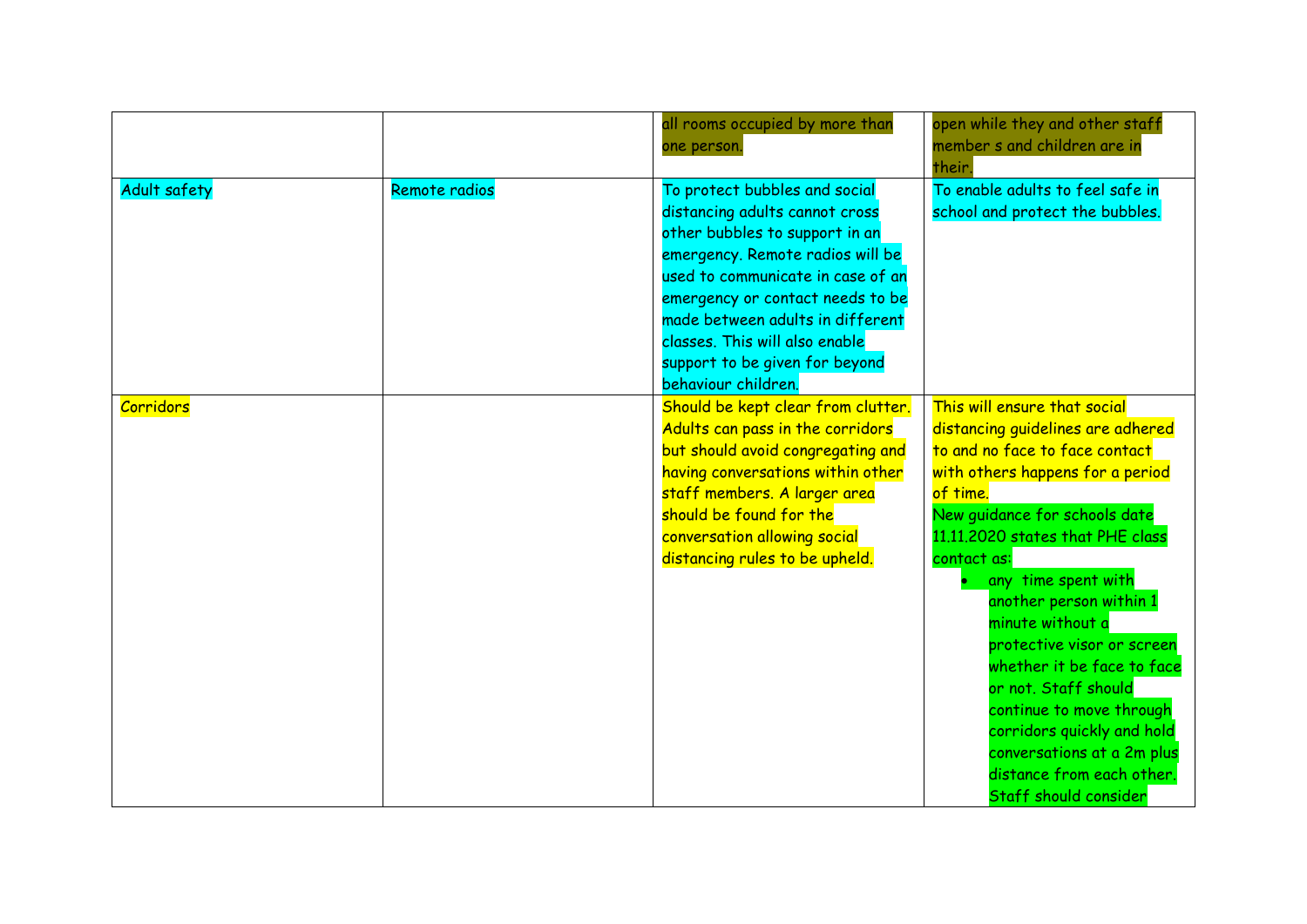|  | distance from each other     |
|--|------------------------------|
|  | at all times.                |
|  | a person who has been        |
|  | within 2 metres of someone   |
|  | who has tested positive      |
|  | for COVID-19 for more than   |
|  | 15 minutes                   |
|  | having skin-to-skin physical |
|  | contact,                     |
|  | Having face to face          |
|  | conversation within one      |
|  | metre                        |
|  | While moving around          |
|  | school PHE have now          |
|  | suggested that face          |
|  | coverings should be worn     |
|  | These will also be worn      |
|  | when adults outside of clas  |
|  | bubbles are talking to each  |
|  | other even at a 2m           |
|  | distance.                    |
|  | Face covering are            |
|  | compulsory moving around     |
|  | school as well as            |
|  | maintaining a 2 m distance.  |
|  | A face mask must be used     |
|  | to move around school as     |
|  | the protective factor of a   |
|  | face screen is not proven.   |
|  | All 3 classes from each      |
|  | year group are forming on    |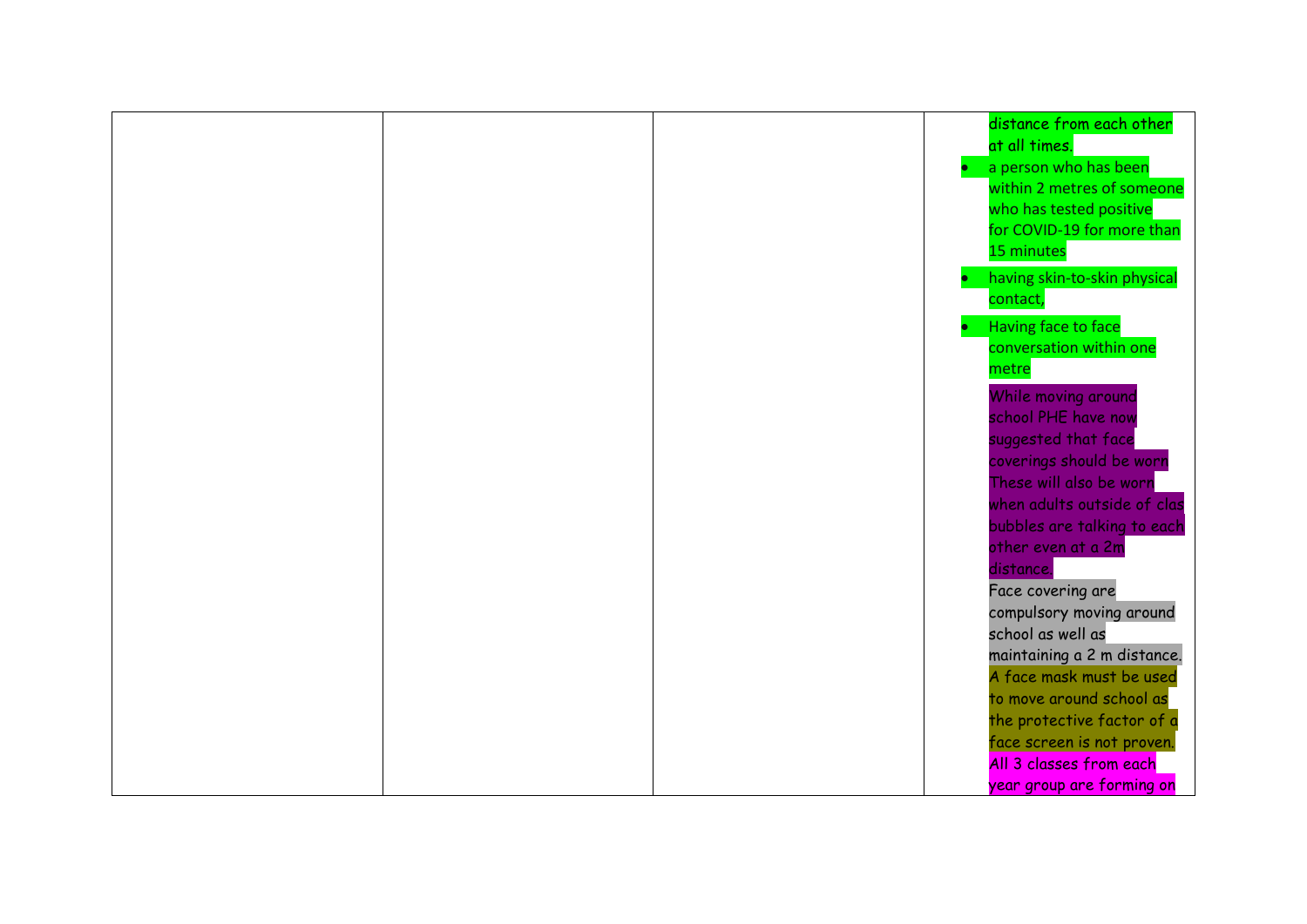|                                                                  |                                 |                                                              | bubble from the 7 <sup>th</sup> June                       |
|------------------------------------------------------------------|---------------------------------|--------------------------------------------------------------|------------------------------------------------------------|
|                                                                  |                                 |                                                              | adults between these                                       |
|                                                                  |                                 |                                                              | classes can choose not to                                  |
|                                                                  |                                 |                                                              | wear a face mask when                                      |
|                                                                  |                                 |                                                              | communicating within the                                   |
|                                                                  |                                 |                                                              | wider bubble.                                              |
| Adult toilets                                                    | Door handles                    | A paper towel dispenser and Bin                              | This is your choice but paper                              |
|                                                                  |                                 | will be placed outside the toilet.                           | towels are provided outside so                             |
|                                                                  |                                 |                                                              | that you do not need to touch the                          |
|                                                                  |                                 |                                                              | handle on the door. On exiting you                         |
|                                                                  |                                 |                                                              | can repeat with a towel from                               |
|                                                                  |                                 |                                                              | inside and use the bin outside to                          |
|                                                                  |                                 |                                                              | dispose of.                                                |
|                                                                  |                                 |                                                              | Occasional enhanced use of                                 |
|                                                                  |                                 |                                                              | antibacterial spray will be done on                        |
|                                                                  |                                 |                                                              | the handles throughout the school                          |
|                                                                  |                                 |                                                              | dav                                                        |
|                                                                  |                                 |                                                              | Where possible Toilet doors will                           |
|                                                                  |                                 |                                                              | be left ajar to provide some                               |
|                                                                  |                                 |                                                              | ventilation                                                |
| <b>Breaks and Eating</b>                                         | Staffroom use                   | Trays                                                        | This will not be used and the unit                         |
| When you enter your classroom                                    | Social distancing rules must be |                                                              | will be turned around. Anything                            |
| with the children each day you will                              | adhered to at all times.        |                                                              | needed form them should be                                 |
| only leave to have your tea break,                               |                                 |                                                              | stored in personal locker.                                 |
| lunch and use the toilet. These<br>have to be worked out between | <b>Staffroom seating</b>        |                                                              | Only plastic wipe able chairs                              |
|                                                                  |                                 |                                                              | should be used within the staff                            |
| the classroom pair of adults.                                    |                                 |                                                              | room. These should also be wiped                           |
| (Please see the children's working                               |                                 |                                                              | and sprayed between uses.<br>2m rules adhered to and close |
| directive for support through<br>lunchtime).                     | Social Distancing/Bubble        | To ensure that we can report to<br>PHE/DFE who has had close |                                                            |
|                                                                  | protection                      | contact with others it is vital to                           | contacts within school kept to a                           |
|                                                                  |                                 | protect school and keep it                                   | minimum to protect bubbles.                                |
|                                                                  |                                 |                                                              |                                                            |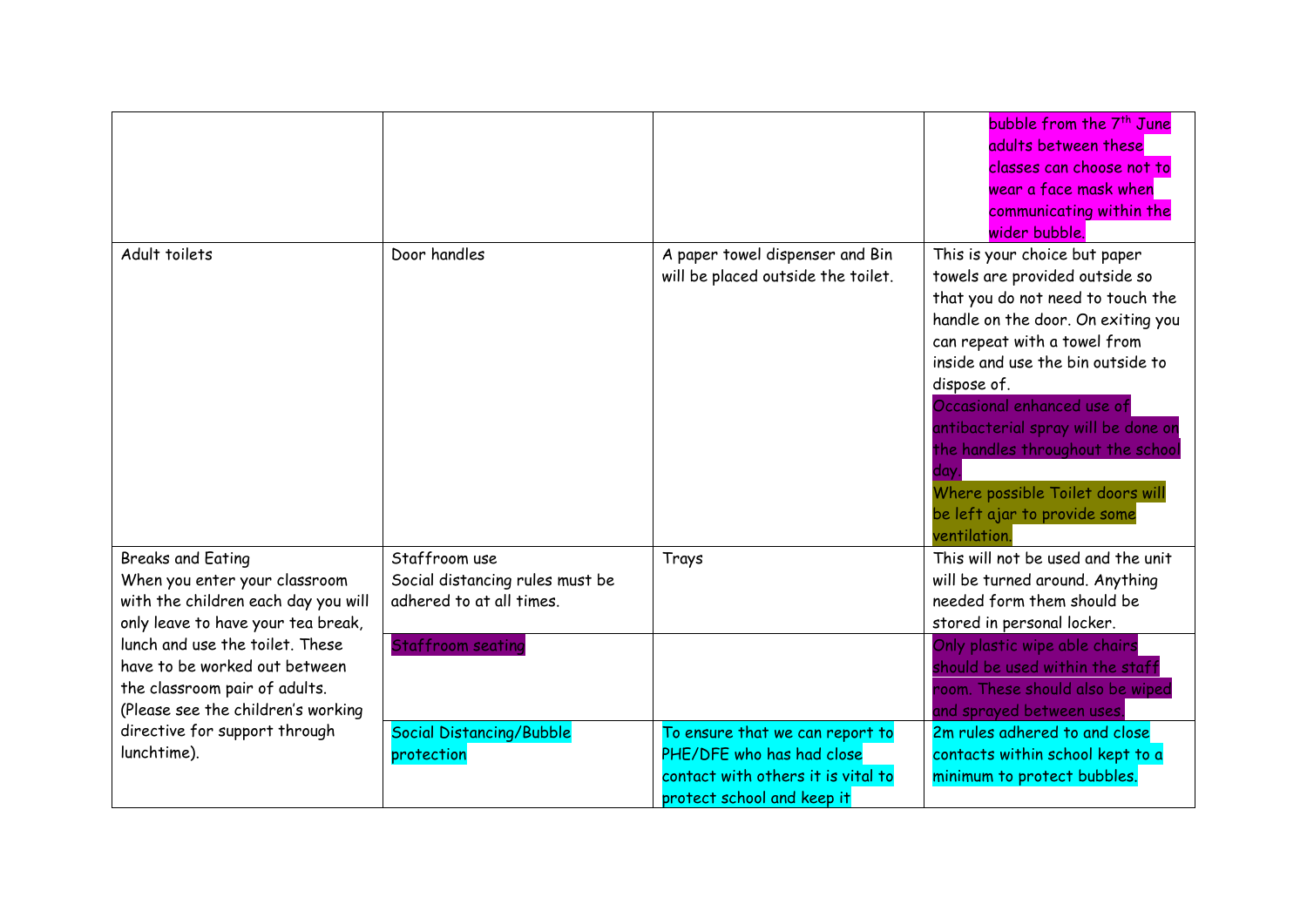|                          | resilient that you as adults outside<br>of your class bubble maintain clear<br>2 meter distance from each other. |                                                                                                                                                                                                                                                                                                                                                                                                                                                                                                                                                                                                                                                                                                                                                                                                                                                                                     |
|--------------------------|------------------------------------------------------------------------------------------------------------------|-------------------------------------------------------------------------------------------------------------------------------------------------------------------------------------------------------------------------------------------------------------------------------------------------------------------------------------------------------------------------------------------------------------------------------------------------------------------------------------------------------------------------------------------------------------------------------------------------------------------------------------------------------------------------------------------------------------------------------------------------------------------------------------------------------------------------------------------------------------------------------------|
|                          | Staggered timetable for the<br>children's lunch so staff lunches<br>will naturally be staggered.                 | This will be created and adhered<br>to ensure social distancing. A<br>maximum of 8 can be in the staff<br>room at one time and can only used<br>the seats that have not been<br>marked off.<br>Only two adults at a maximum<br>must be in the kitchen area at one<br>time.<br>Staff within bubbles can be closer<br>together within the staff room<br>which would mean an increased<br>capacity without the need to<br>socially distance. However<br>between bubbles and those who<br>are not in bubbles social distancing<br>or mask wearing continues to need<br>to be adhered to. Staff room<br>capacity will be considered<br>carefully on return to school as<br>T/TA are now not expected to<br>support the classroom during any<br>part of their lunch break. However<br>it may be necessary for some part<br>of the break to still be taken in<br>the classroom or outside. |
| Equipment in the kitchen | Such as Fridge, Microwave and<br>Toaster.                                                                        | Please ensure you have washed<br>your hands before using them.                                                                                                                                                                                                                                                                                                                                                                                                                                                                                                                                                                                                                                                                                                                                                                                                                      |
|                          |                                                                                                                  |                                                                                                                                                                                                                                                                                                                                                                                                                                                                                                                                                                                                                                                                                                                                                                                                                                                                                     |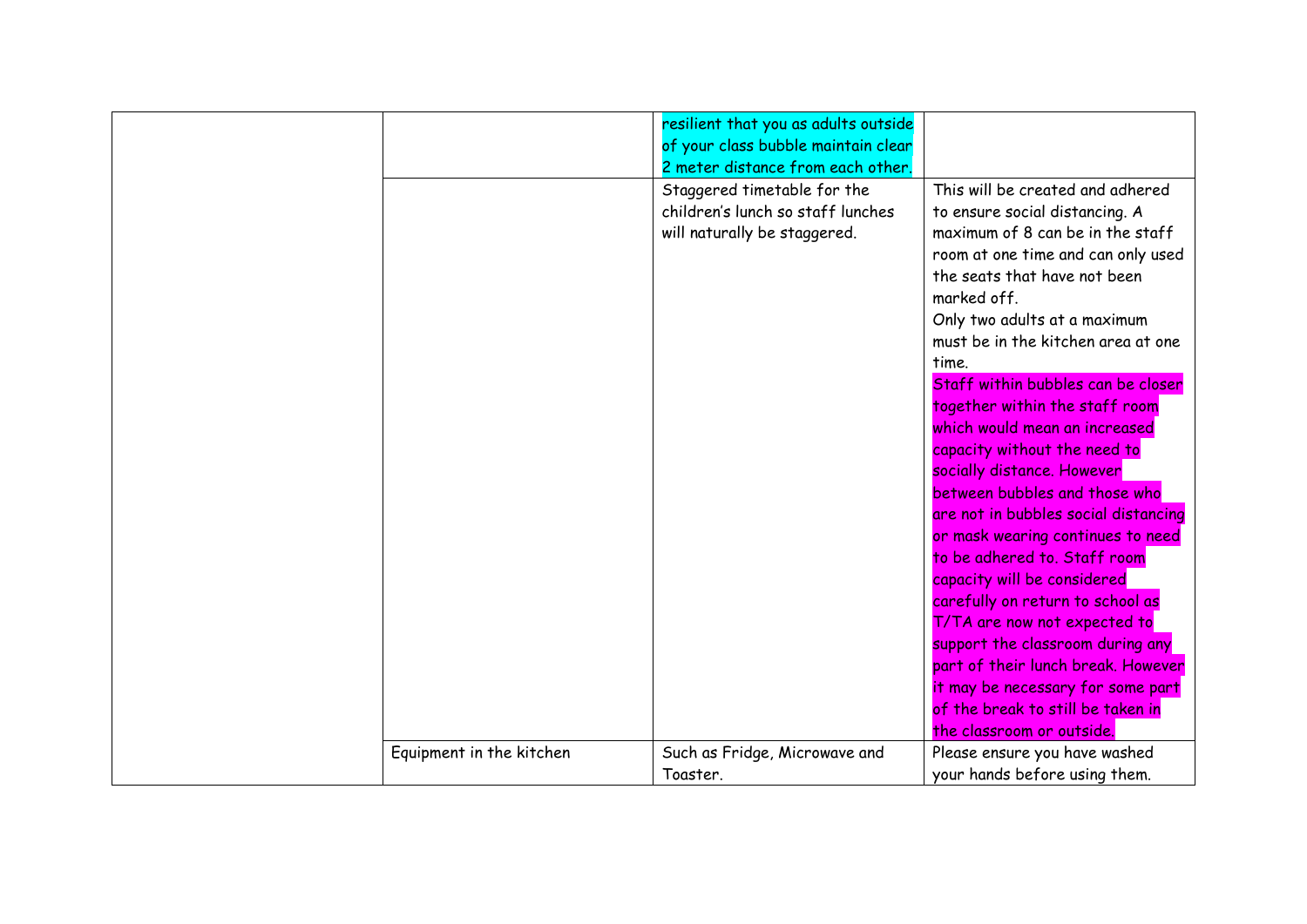|        |                                | To lessen your risk it may be<br>better to bring your own cutlery,<br>this is your choice.                                                                                           | <b>Enhanced spraying of handles wil</b><br>happen throughout the day<br>Only 2 people wearing masks<br>should use the kitchen at one time.                                                                                                                                                                                      |
|--------|--------------------------------|--------------------------------------------------------------------------------------------------------------------------------------------------------------------------------------|---------------------------------------------------------------------------------------------------------------------------------------------------------------------------------------------------------------------------------------------------------------------------------------------------------------------------------|
|        | Leaving during lunch           | To protect your class we are<br>asking that you do not leave during<br>the school day to get lunch etc.                                                                              | This helps to minimise the contact<br>with others.<br>If it is necessary to leave during<br>lunch breaks it is now possible as<br>staff are not being asked to<br>support the classrooms. However<br>school would still request this is<br>kept to a minimum to ensure<br>contact with others during school<br>time is limited. |
|        | Tea/Coffee and Food            | Do not share open food only share<br>food that is wrapped?<br>Please ensure you have washed<br>your hands before selecting even a<br>wrapped item that is to be shared<br>by others. | To lessen your risk it is suggested<br>that you should provide your own<br>tea, coffee etc which is brought<br>with you and taken home each day.                                                                                                                                                                                |
|        | Outside area                   | Picnic benches can be used but are<br>hard to wipe and clean.                                                                                                                        | Only 2 as a maximum on each<br>bench.<br><b>Bubbles of adults could share</b><br>benches.                                                                                                                                                                                                                                       |
| Office | Number of people in the office | A maximum of four people will be<br>allowed in the office at one time.                                                                                                               | FLO, HT and DHT may make up<br>the four people. Other adults<br>should communicate with the<br>office through the glass at the<br>front or the door way. The glass<br>will remain closed and if in the<br>door way you must remember the                                                                                        |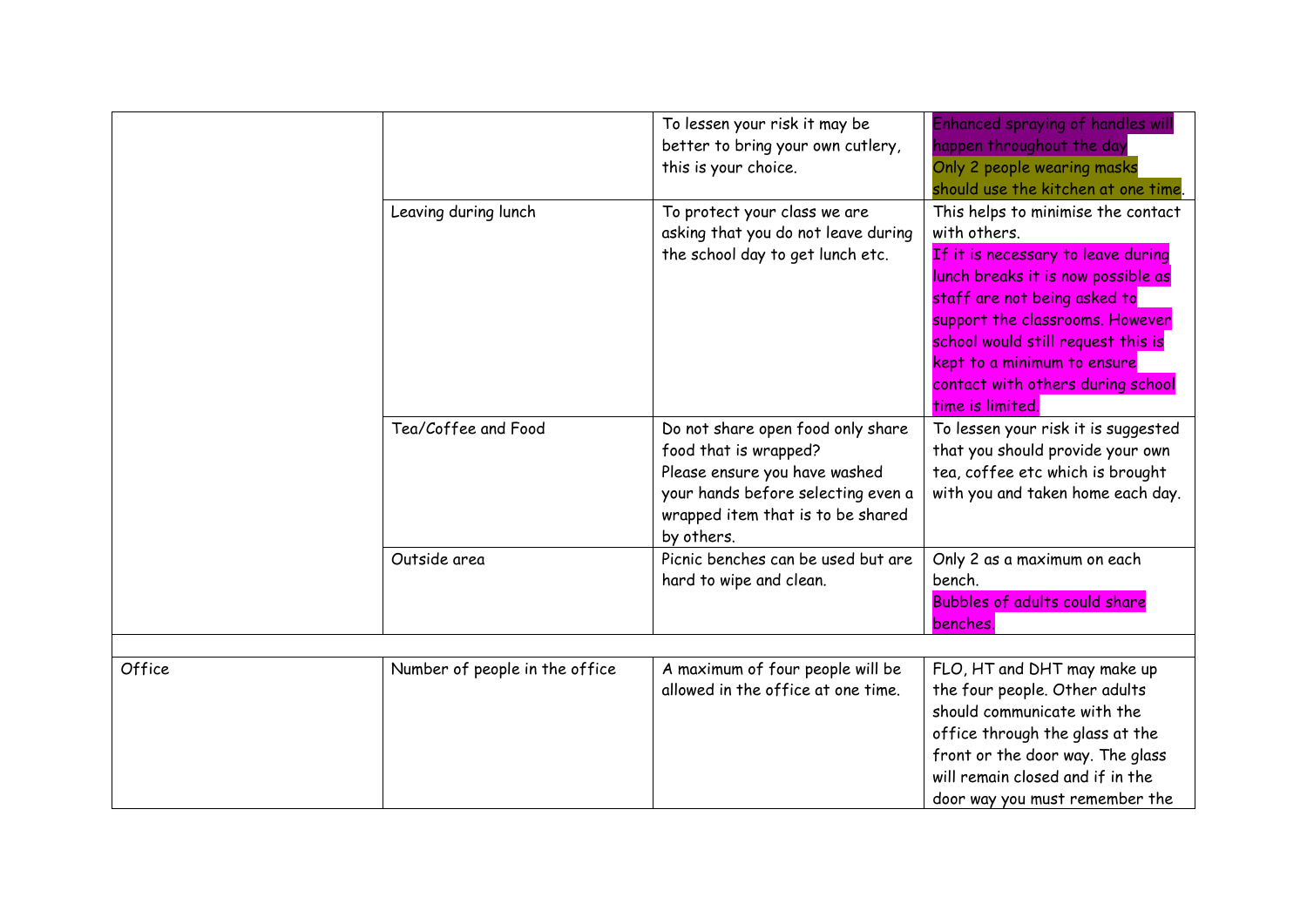|                |                                                       | corridor is narrow and will hinder<br>peoples routes to the toilet and<br>the staffroom so please avoid if<br>possible.<br>Only the office staff will enter<br>the office to ensure bubbles are<br>not crossed and a 2 meter<br>distance is maintained with no<br>close contact happening in the<br>office.<br>Office staff will ensure that they<br>wear a face covering if moving<br>around the office but try and<br>maintain their 2m distance<br>whenever possible. No other staff<br>members will enter the office<br>area.<br>HT/DHT/SENCO can enter the<br>office while wearing a face<br>covering when necessary<br>continuing to adhere as much as<br>possible to a 2m distance. |
|----------------|-------------------------------------------------------|--------------------------------------------------------------------------------------------------------------------------------------------------------------------------------------------------------------------------------------------------------------------------------------------------------------------------------------------------------------------------------------------------------------------------------------------------------------------------------------------------------------------------------------------------------------------------------------------------------------------------------------------------------------------------------------------|
| Parent contact | Parents will not interact directly<br>with any staff. | Parents will know that when they<br>drop off and pick up they will need<br>to leave the site at quickly as<br>possible so that it can free flow.<br>Parents will know that they can<br>continue to communicate with<br>school via email or on the<br>telephone or directly with the<br>teacher using DOJO in the same                                                                                                                                                                                                                                                                                                                                                                      |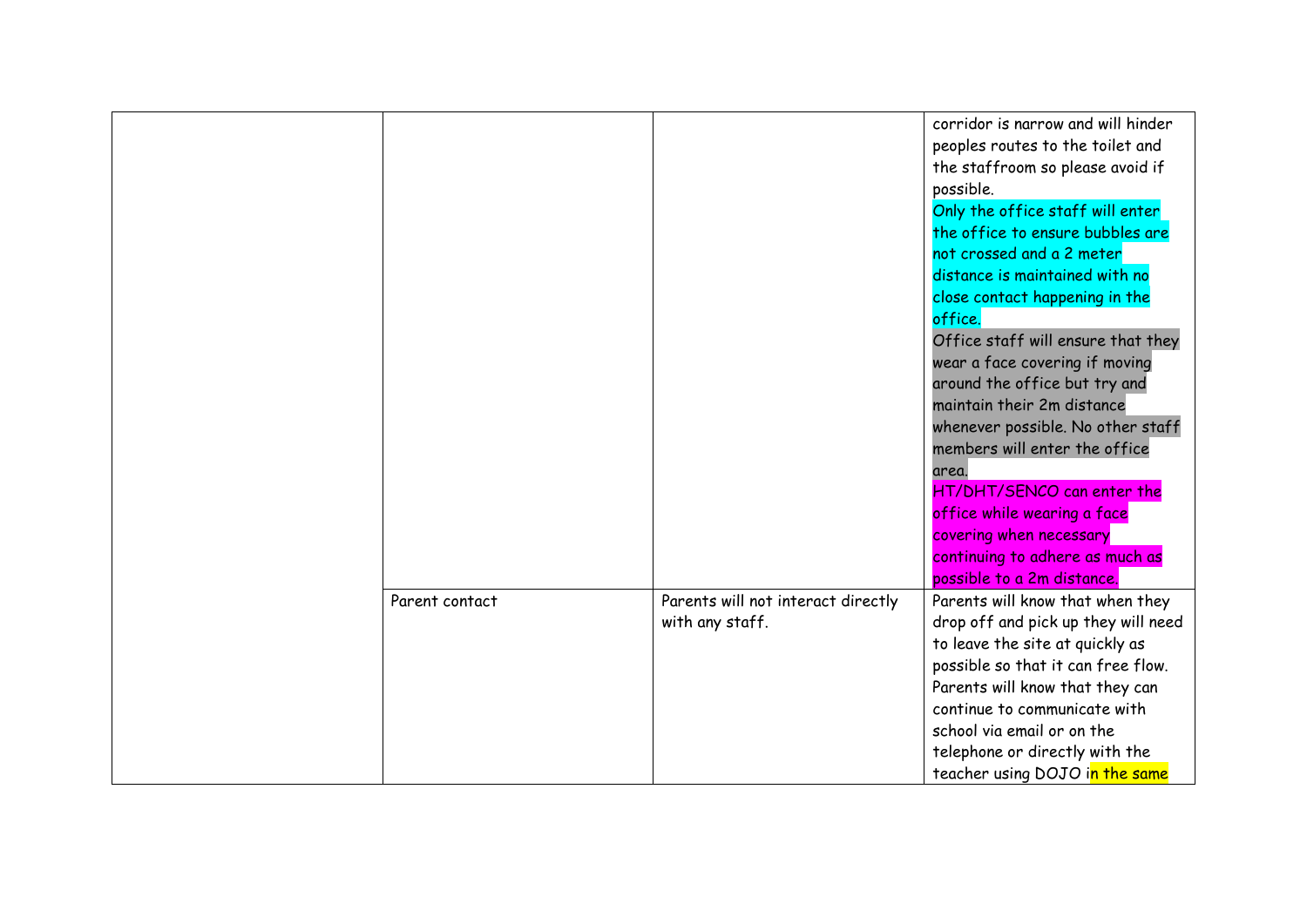|                                                                    |                                                                                      | way as they would have done in a<br>contact book.<br>Staff will carry a face covering to<br>the playground when the children<br>are arriving or being dropped off,<br>so that if parents insist on talking<br>to them they will use the covering.<br>Staff will also cover their face if<br>they have to cross the cones to<br>collect a child who is distressed as<br>this could involve them being close<br>to a parent.<br>Staff can choose to wear face<br>covering while outside with the<br>parents.<br>Staff are advised that while<br>infection rates are high it is<br>appropriate to wear a face<br>covering during any interaction<br>with parents.<br>Staff will wear a face mask on the<br>playground when the children are<br>arriving and leaving as school<br>cannot guarantee social distancing<br>can happen at all times. |
|--------------------------------------------------------------------|--------------------------------------------------------------------------------------|----------------------------------------------------------------------------------------------------------------------------------------------------------------------------------------------------------------------------------------------------------------------------------------------------------------------------------------------------------------------------------------------------------------------------------------------------------------------------------------------------------------------------------------------------------------------------------------------------------------------------------------------------------------------------------------------------------------------------------------------------------------------------------------------------------------------------------------------|
| Visitors please follow protocol for<br>school visits.              | Should be split in to essential and<br>non-essential<br>Essential visitors would be: | Essential visitors will able to come<br>on to site and would need to use                                                                                                                                                                                                                                                                                                                                                                                                                                                                                                                                                                                                                                                                                                                                                                     |
|                                                                    | Social workers                                                                       | the screen to log their presence                                                                                                                                                                                                                                                                                                                                                                                                                                                                                                                                                                                                                                                                                                                                                                                                             |
| Staff member will have completed<br>pre visit information on Excel | Specialist teacher and                                                               | onsite. They should be provided<br>with anti bac wipes to clean the                                                                                                                                                                                                                                                                                                                                                                                                                                                                                                                                                                                                                                                                                                                                                                          |
| sheet saved on the U drive under                                   | those providing support                                                              | screen before and after their use.                                                                                                                                                                                                                                                                                                                                                                                                                                                                                                                                                                                                                                                                                                                                                                                                           |
| visitors 2020. Visitors will not be                                | for children                                                                         |                                                                                                                                                                                                                                                                                                                                                                                                                                                                                                                                                                                                                                                                                                                                                                                                                                              |
|                                                                    |                                                                                      |                                                                                                                                                                                                                                                                                                                                                                                                                                                                                                                                                                                                                                                                                                                                                                                                                                              |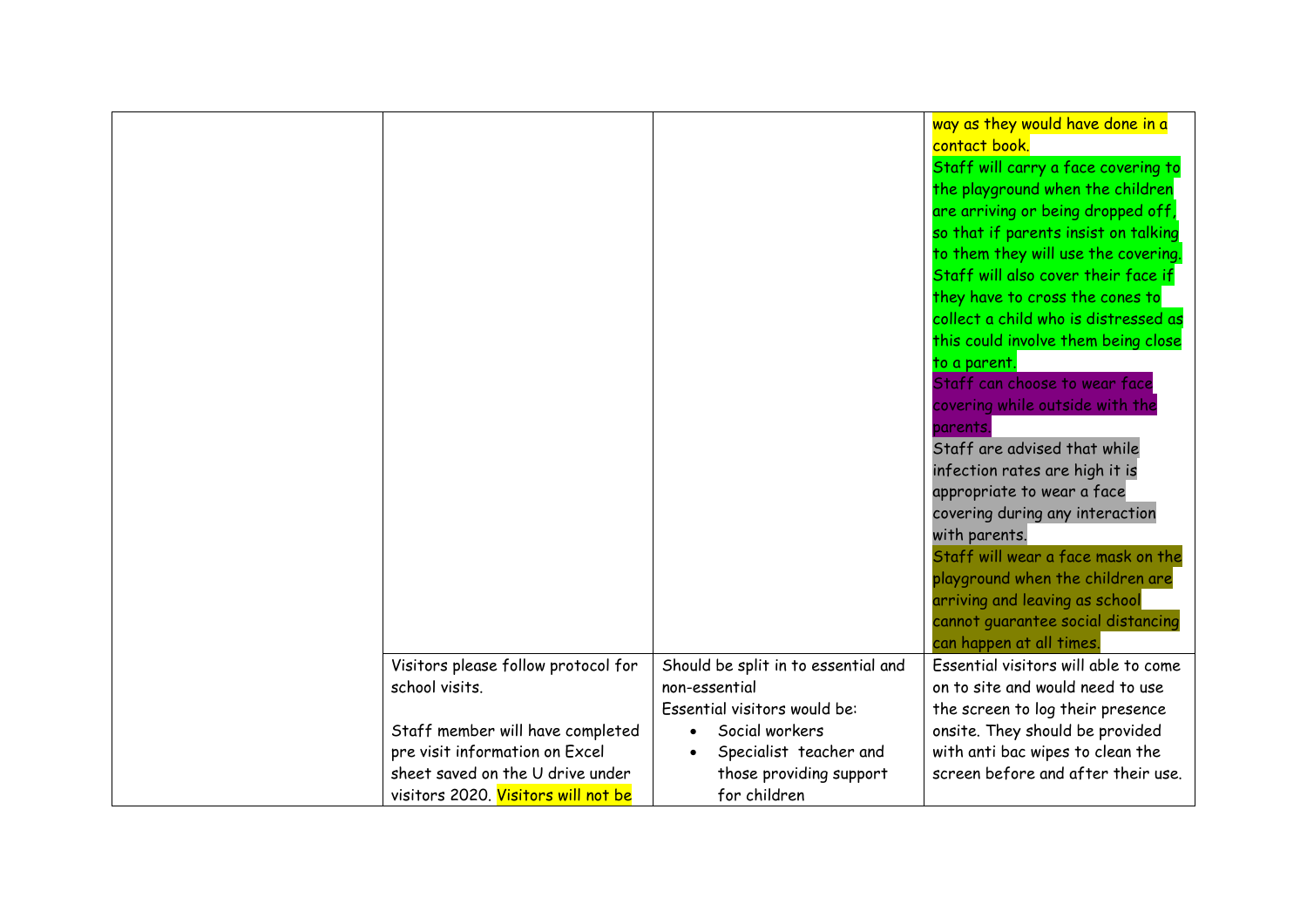| inputted into the system until they<br>arrive on the sight to ensure that<br>fire regulations can continue to be<br>adhered to. | Advisors invited by school.<br>Non Essential:<br>New parents tours<br>Contractors<br>Parent helpers<br>Work experience students<br>Family trust<br>Church Minister | Non-essential visitors will be<br>asked to visit school when there<br>are no children present.<br>Any visitor allowed onto site will<br>be accompanied by a school adult<br>and will be encouraged to wash<br>their hands on arrival. They will be<br>escorted and only spend time with<br>the children or adult that they<br>need to.<br>While under current tier 3<br>restrictions school have decided,<br>we will not permit external visitors<br>into the building unless they are<br>SW who have legal visits to the<br>children to complete and these will<br>be done in the sunshine room. Or<br>essential maintenance which will be<br>done outside of normal school<br>hours.<br>If a visitor is going to come to site<br>regularly such as sports coach or<br>specialist teacher school will ask<br>that person to complete a lateral<br>flow test before attending on that<br>dav |
|---------------------------------------------------------------------------------------------------------------------------------|--------------------------------------------------------------------------------------------------------------------------------------------------------------------|----------------------------------------------------------------------------------------------------------------------------------------------------------------------------------------------------------------------------------------------------------------------------------------------------------------------------------------------------------------------------------------------------------------------------------------------------------------------------------------------------------------------------------------------------------------------------------------------------------------------------------------------------------------------------------------------------------------------------------------------------------------------------------------------------------------------------------------------------------------------------------------------|
| Messages                                                                                                                        | Staff should not be passing<br>messages to each other via post it<br>notes etc.                                                                                    | Messages should be emailed or<br>shared verbally where appropriate.<br>All staff in offices and classrooms<br>will ensure emails are open to                                                                                                                                                                                                                                                                                                                                                                                                                                                                                                                                                                                                                                                                                                                                                 |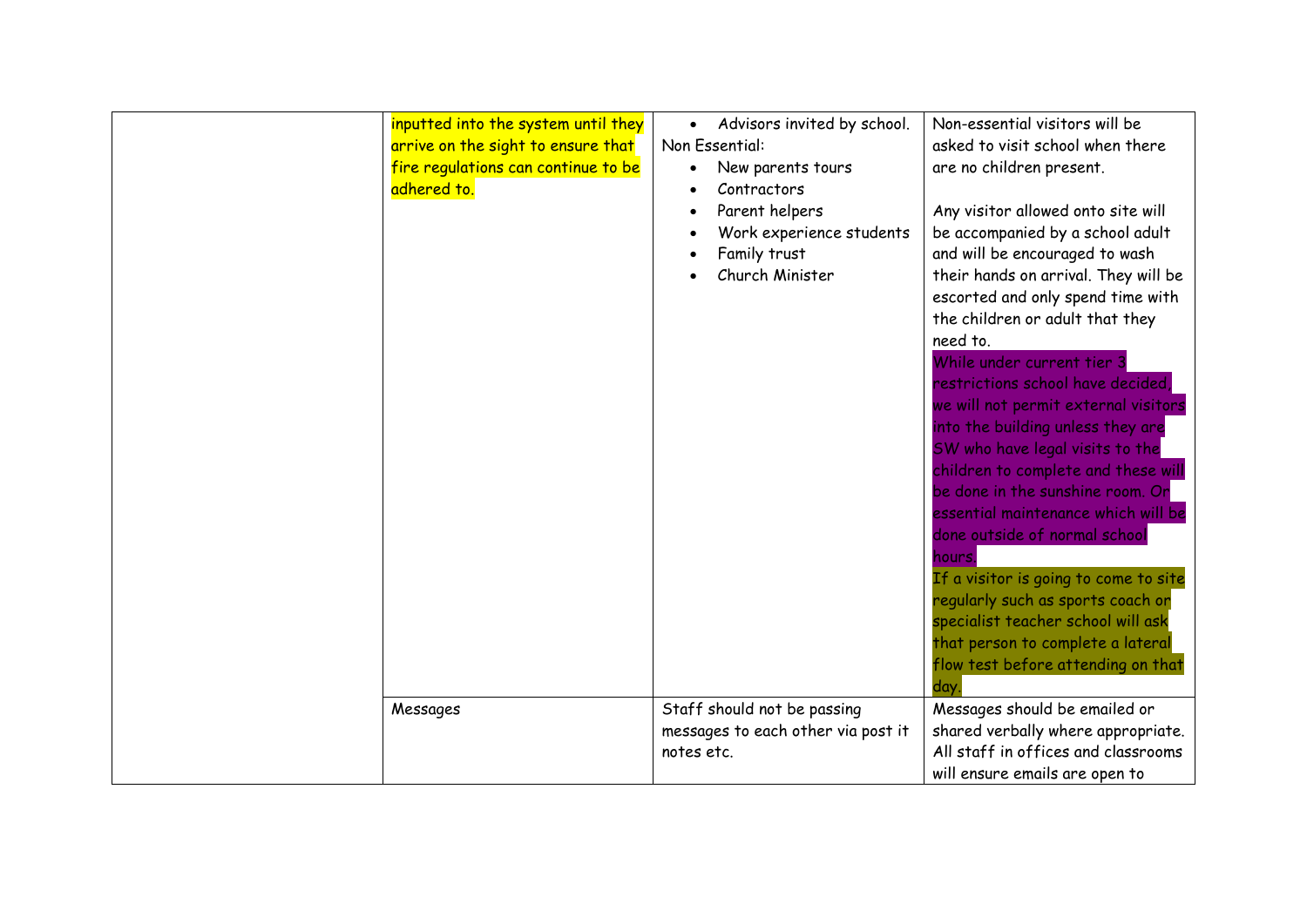|                   |                     |                                                                               | enable messages to be able to be<br>received easily.                                                                                                                                                                                                                                                                                                                                                                                                                                           |
|-------------------|---------------------|-------------------------------------------------------------------------------|------------------------------------------------------------------------------------------------------------------------------------------------------------------------------------------------------------------------------------------------------------------------------------------------------------------------------------------------------------------------------------------------------------------------------------------------------------------------------------------------|
|                   | Letters/Signatures  | These should be kept to a minimum                                             | Letters/Financial documents etc<br>should only be presented to SLT<br>once a day or more minimally if<br>possible. They should be kept in<br>batches.                                                                                                                                                                                                                                                                                                                                          |
|                   | Laundry             | This should be removed from the<br>staff room area as quickly as<br>possible. | This should be dried fully in the<br>library area and should not be<br>shaken but just laid out to dry.                                                                                                                                                                                                                                                                                                                                                                                        |
|                   | Gate Key            | This is on a key ring that can be<br>wiped.                                   | This should only be touched by<br>designated adults and should be<br>cleaned after use.                                                                                                                                                                                                                                                                                                                                                                                                        |
| <b>Deliveries</b> | In the holding area | No Personal deliveries are allowed<br>at school during this time.             | Deliveries will be left in the<br>holding area and communication<br>with delivery drivers will be<br>through the glass. Any paper work<br>can be left with the delivery. It<br>will be unpacked as soon as<br>possible from there. The person<br>unpacking will remove all outer<br>packaging and re wash their hands<br>or where gloves which ever they<br>prefer before putting the delivery<br>away. All packaging can be left in<br>the area or outside for Site<br>manager to dispose of. |
| Teaching          | Resources           | Example phonic cards                                                          | Ensure that you and the other<br>adult in the room are not sharing<br>resources. So you may need two<br>sets of phonic cards, pens,<br>scissors etc.                                                                                                                                                                                                                                                                                                                                           |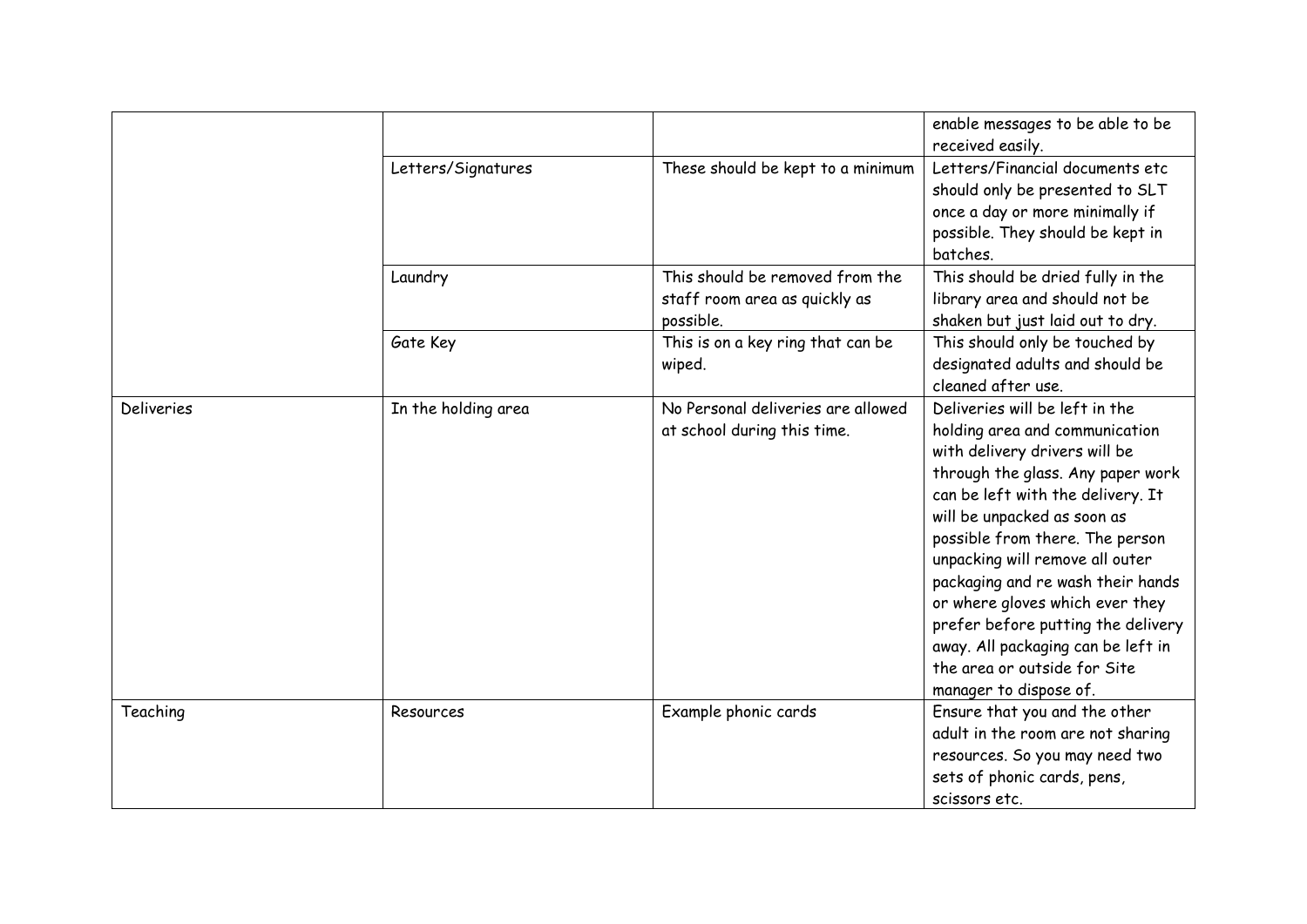|                                                     |                                                                                                                                                                                                              | They can be shared if they are<br>wiped in between use.                                                                                                                                                                                                                                                                                                                                                                                                                                                                                         |
|-----------------------------------------------------|--------------------------------------------------------------------------------------------------------------------------------------------------------------------------------------------------------------|-------------------------------------------------------------------------------------------------------------------------------------------------------------------------------------------------------------------------------------------------------------------------------------------------------------------------------------------------------------------------------------------------------------------------------------------------------------------------------------------------------------------------------------------------|
| Intervention by adults outside the<br>class bubble. | All adults will ensure they only<br>work with their timetabled<br>children so that this can be<br>tracked.<br>All adults will work with their visor<br>on until Perspex screens arrive for<br>the classroom. | Interventions will be timetabled<br>and a table space created for the<br>work to be undertaken. This will<br>also be on a provision map.<br><b>Intervention with EAL children will</b><br>be carried out in a separate are<br>where a screen is used between<br>the adult and the child. The area<br>will be cleaned by the adult<br>between each child.<br>Children from the same year group<br>will not have to be screened<br>between them and can be mixed to<br>complete interventions when<br>needed.                                     |
| Photocopying/Shredding                              | Limited users as possible.                                                                                                                                                                                   | This could quickly become a<br>hotspot. Resources should be<br>discussed and collated between<br>year group classes and where<br>possible photocopying should be<br>done by one adult for the whole<br>year group. Protocol of wash hands<br>and clean the equipment before<br>and after use will need to be in<br>place. You will need to ensure that<br>during the afternoon you plan what<br>resources you will need copied for<br>the next day, which can then be<br>copied by one adult again for the<br>whole year group. These resources |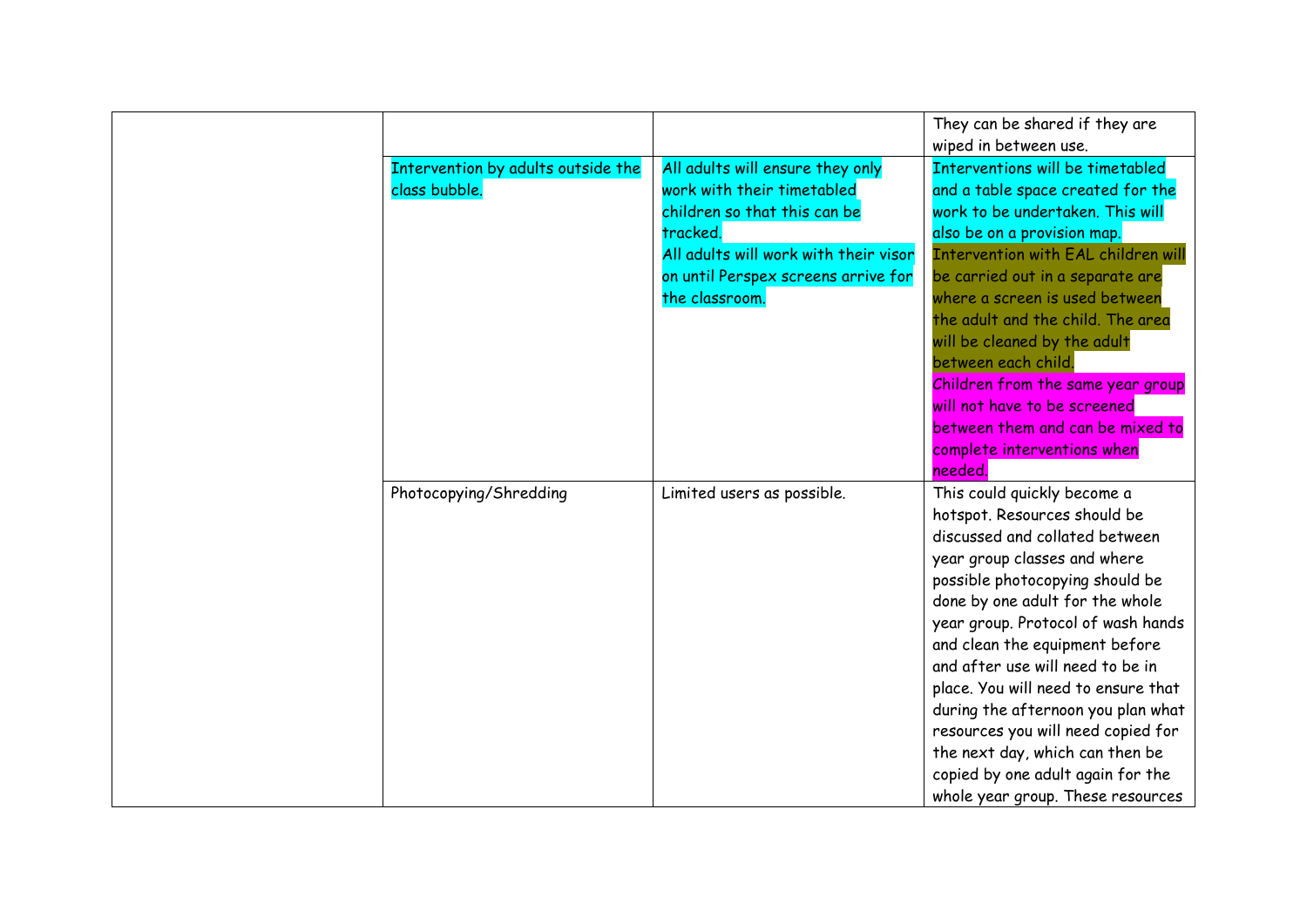|                 |                                                                                                                                                                                                                                                                                                                                                                                       | should be delivered to the<br>classroom doors and both the<br>delivering a receiving adults will<br>wash their hands.                                                                                                                                                                                                          |
|-----------------|---------------------------------------------------------------------------------------------------------------------------------------------------------------------------------------------------------------------------------------------------------------------------------------------------------------------------------------------------------------------------------------|--------------------------------------------------------------------------------------------------------------------------------------------------------------------------------------------------------------------------------------------------------------------------------------------------------------------------------|
| Planning/Online | This will be planned as normal,<br>specifically targeted to identify<br>and fill gaps and include as much<br>connected curriculum as can be<br>timetabled.<br>Planning will be transferred to<br>online plans in case of lockdown.                                                                                                                                                    | Resources required will need to be<br>available the day before so that<br>they can be photocopied for the<br>whole year group to stop too many<br>adults and trips to the<br>photocopier. All ensuring everyone<br>stays in the classroom as much as<br>possible.                                                              |
| <b>PPA Time</b> | This will be held by the teachers<br>in each individual year group at the<br>normal allotted time. Teacher<br><b>MUST</b> ensure that they are<br>adhering to social distancing rules<br>stay 2m away from another staff<br>member and never sit face to<br>face. To support this teachers will<br>use both the EAL area and the<br>work space to ensure distancing is<br>adhered to. | Planning will still have a<br>consistency and discussion<br>between teachers to support<br>teaching and learning while ensure<br>class bubbles are not broken by<br>the adults.<br>During PPA teachers will ensure<br>that they are 2m apart and<br>continue to wear a face covering<br>to further enhance RISK<br>mitigation. |
|                 |                                                                                                                                                                                                                                                                                                                                                                                       | Face masks must be worn by all<br>adults throughout PPA sessions.                                                                                                                                                                                                                                                              |
|                 |                                                                                                                                                                                                                                                                                                                                                                                       | As adults from the year group are<br>all in one bubble they can do PPA in                                                                                                                                                                                                                                                      |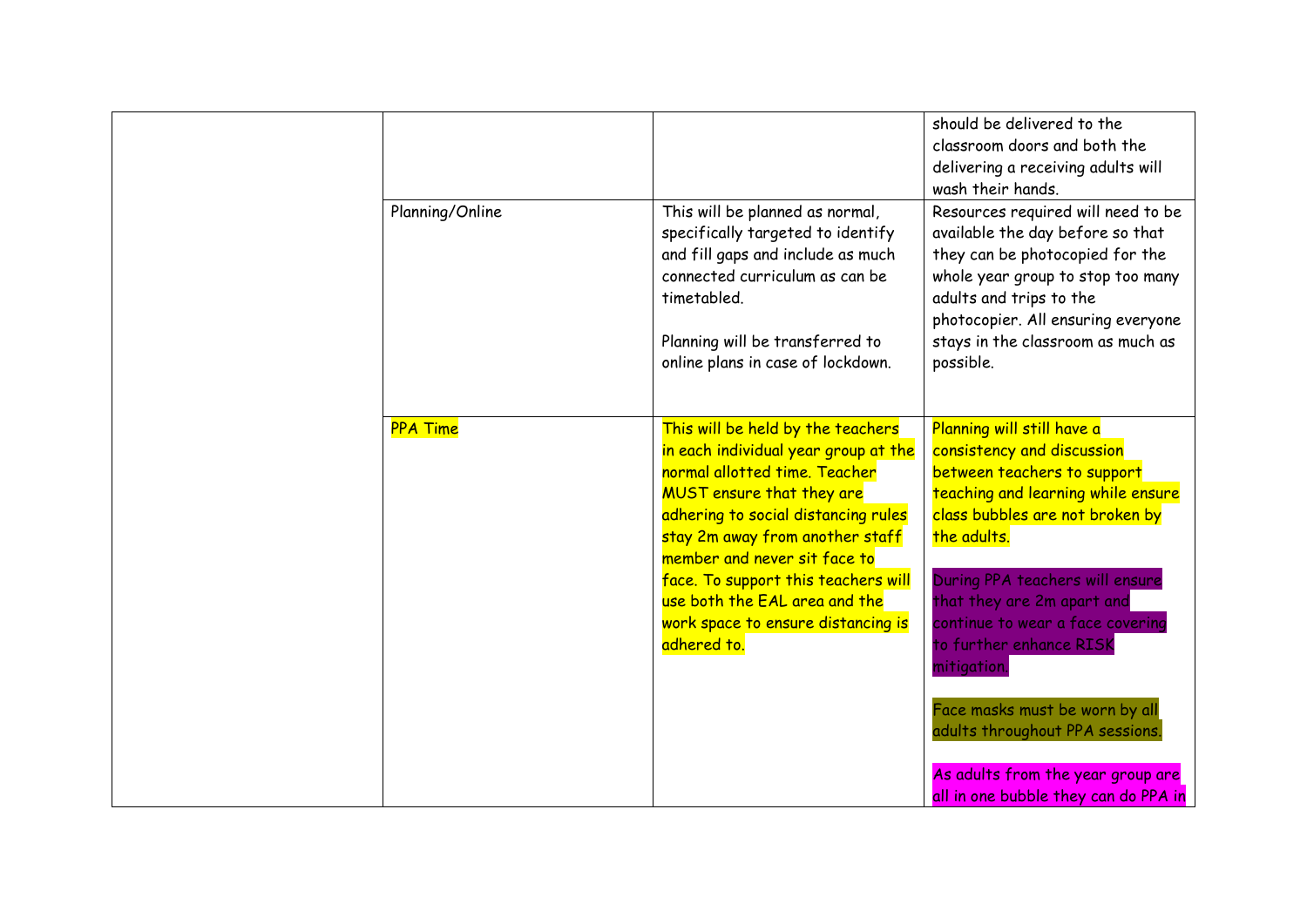|                             |                                     | the workspace together, it will be<br>adult choice if they wear a mask. |
|-----------------------------|-------------------------------------|-------------------------------------------------------------------------|
| <b>Book monitoring</b>      | A date will be set                  | Risk is mitigated because of the                                        |
|                             | Books will left at the back of the  | hand washing and books are in                                           |
|                             | classroom                           | plastic and could be wiped if                                           |
|                             | Monitor will wash their hands on    | needed.                                                                 |
|                             | arrival to the room, look at the    |                                                                         |
|                             | books and wash their hands on       |                                                                         |
|                             | leaving                             |                                                                         |
|                             | Notes will be taken and shared on   |                                                                         |
|                             | feedback which will be emailed.     |                                                                         |
| <b>Moderation in school</b> | This will be done within            | Visualizer will be wiped if needed                                      |
|                             | achievement teams groups socially   | between adult usage. Recording of                                       |
|                             | distanced in classrooms. Work       | outcome of moderation will be                                           |
|                             | tasks will be presented by the      | recorded on the levelling sheet                                         |
|                             | teacher under the visualizer and    | used by the class teacher that                                          |
|                             | moderation discussion will be done  | owns the piece of work.                                                 |
|                             | using individual sheets for         |                                                                         |
|                             | expectations of each level.         |                                                                         |
| <b>Achievement Teams</b>    | This will be in 3 groups to ensure  | All work and cases brought to be                                        |
|                             | the four members can socially       | discussed will be shared via the                                        |
|                             | distance at least 2 meters apart in | visualizer with one the adult from                                      |
|                             | a classroom.                        | the class touching the books. The                                       |
|                             |                                     | visualizer will be wiped after                                          |
|                             |                                     | touching.                                                               |
|                             |                                     | These will take place via a zoom                                        |
|                             |                                     | meeting using screen sharing to                                         |
|                             |                                     | show work examples.                                                     |
| Clothing                    | Bare below the elbow                | It is suggested that those working                                      |
|                             |                                     | directly with the children should                                       |
|                             |                                     | try and be bare below the elbow                                         |
|                             |                                     | while in the classroom with them                                        |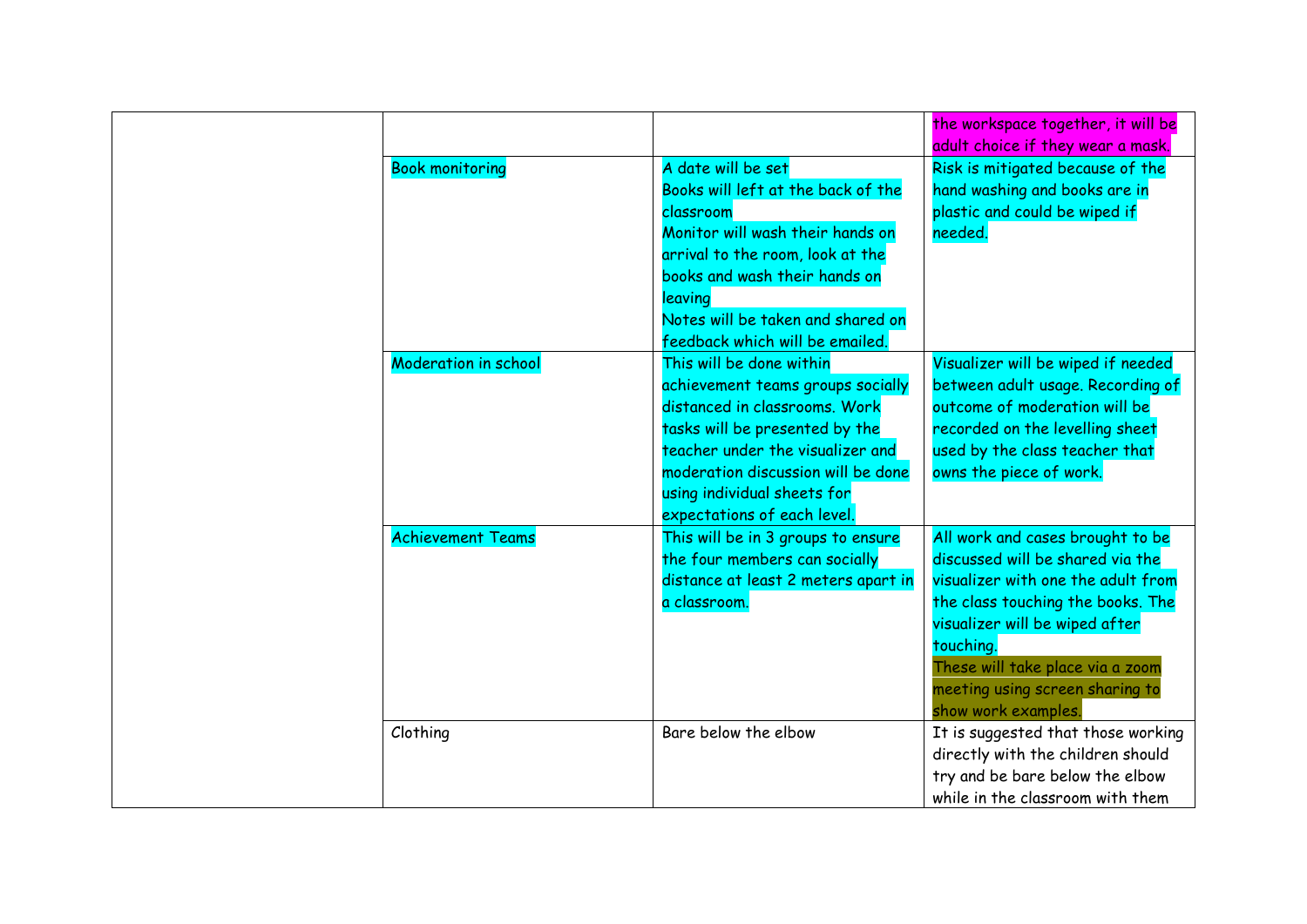|                        |                                                                                                                 | to ensure that when hands are<br>washed clothing is not hindering<br>the process. School will ensure<br>that heating is used to enable this<br>to happen.                                                                                                                                                                                                                                                                                     |
|------------------------|-----------------------------------------------------------------------------------------------------------------|-----------------------------------------------------------------------------------------------------------------------------------------------------------------------------------------------------------------------------------------------------------------------------------------------------------------------------------------------------------------------------------------------------------------------------------------------|
| Lanyards               | None to be worn                                                                                                 | Class DOJO points in line with the<br>revised behaviour policy will be<br>used. Please ensure you have read<br>the revised policy.<br>RAG faces reinstated to be worn<br>on key rings and used within the<br>classrooms.                                                                                                                                                                                                                      |
| Resources for children | Their own pack will contain<br>Pencil, pen, scissors, glue,<br>whiteboard, pen and rubber,<br>coloured pencils. | This pack will be made up with a<br>label on the front for the child to<br>write their name on.<br>They can decorate small stickers<br>to also label each item in their<br>pack.<br>The child should be the only one to<br>touch the equipment in their pack.<br>This should be removed from the<br>table at the end of the day to<br>ensure cleaning of the tables is<br>possible.<br>They should be wiped and put back<br>out the next day. |
|                        | Their books                                                                                                     | Can be left open by the children<br>when they have finished for<br>marking. When moved by an adult<br>they should wash their hands.<br>Books should all have covers on<br>them to enable them to be wiped.                                                                                                                                                                                                                                    |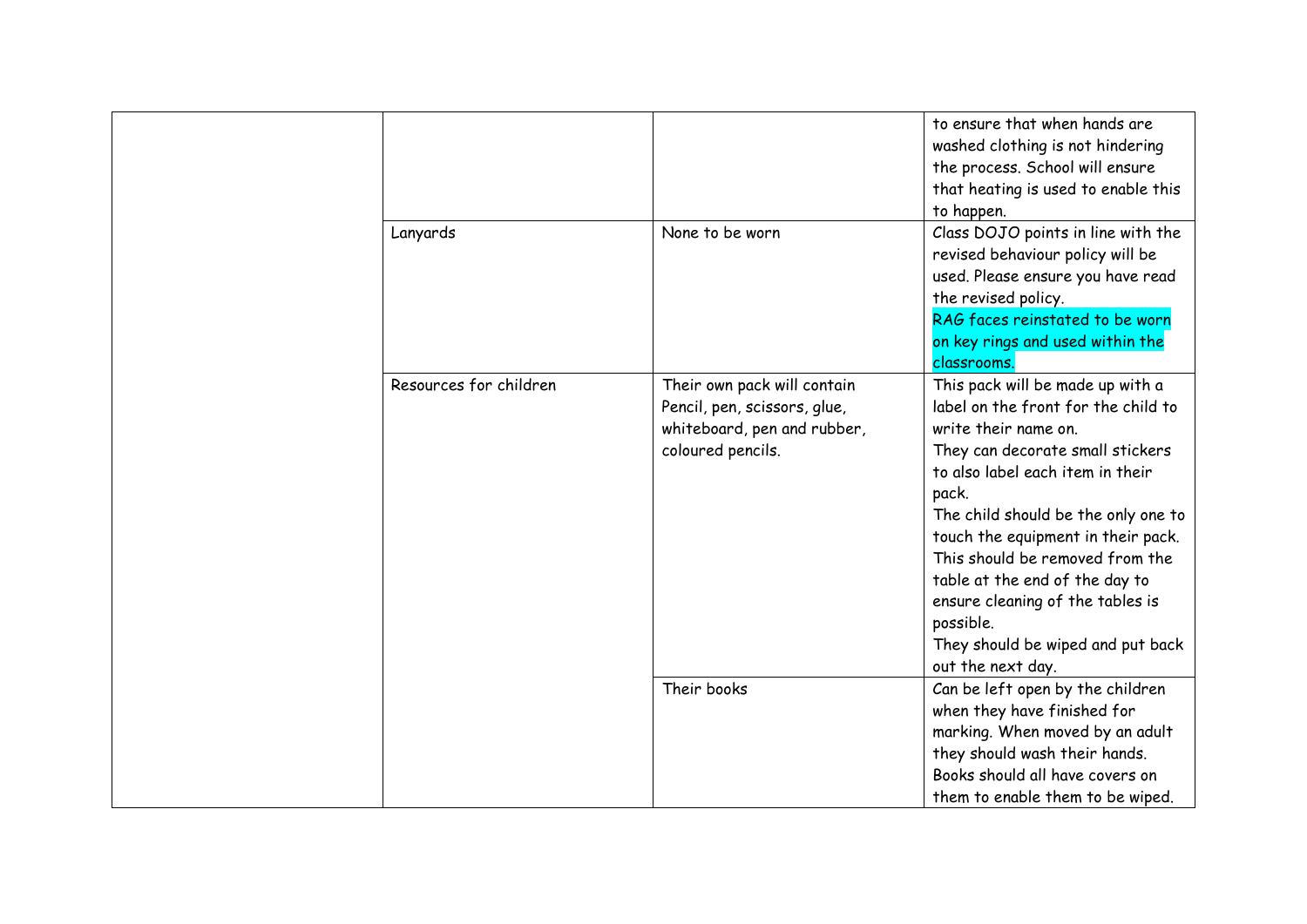|                      |                                                                                                                                                                                                      | Paper resources                                                                                                                                                                                                                                                             | Any left overs should be thrown<br>away at the end of the day.                                                                                                                                                                                                                                                                                                                                                                                                                                                                  |
|----------------------|------------------------------------------------------------------------------------------------------------------------------------------------------------------------------------------------------|-----------------------------------------------------------------------------------------------------------------------------------------------------------------------------------------------------------------------------------------------------------------------------|---------------------------------------------------------------------------------------------------------------------------------------------------------------------------------------------------------------------------------------------------------------------------------------------------------------------------------------------------------------------------------------------------------------------------------------------------------------------------------------------------------------------------------|
|                      |                                                                                                                                                                                                      | Reading books in class                                                                                                                                                                                                                                                      | These will be selected for each<br>child and will be kept in the child's<br>pack for the week or in their tray.                                                                                                                                                                                                                                                                                                                                                                                                                 |
|                      |                                                                                                                                                                                                      | Reading books for home                                                                                                                                                                                                                                                      | Packs of 3 books per child in their<br>level will be packed in plastic<br>wallets on a Monday. The children<br>will take these home and leave<br>them there until Friday when they<br>will be returned and left in a<br>collection box until the following<br>Monday when they can be swapped<br>and changed again by an adult who<br>will then wash their hands.<br>These wallets will only be collected<br>on a Friday they will be returned<br>to the parents until the following<br>Friday to avoid cross<br>contamination. |
| <b>Adult Illness</b> | Must be reported between 7 and<br>7.30 on the morning of the illness<br>and then school called by 3pm on<br>the day of illness to discuss with<br>SLT member fitness to return the<br>following day. | If COVID symptoms such as high<br>temperature, persistent new<br>cough, loss of taste or smell from<br>any member of the household,<br>staff member will be told to<br>register for a drive in test and to<br>report the test time and result as<br>soon as they are known. | Other sickness episodes should be<br>avoided where possible to ensure<br>that classrooms can function with<br>high adult support in them without<br>the need to introduce new adults<br>into classrooms.                                                                                                                                                                                                                                                                                                                        |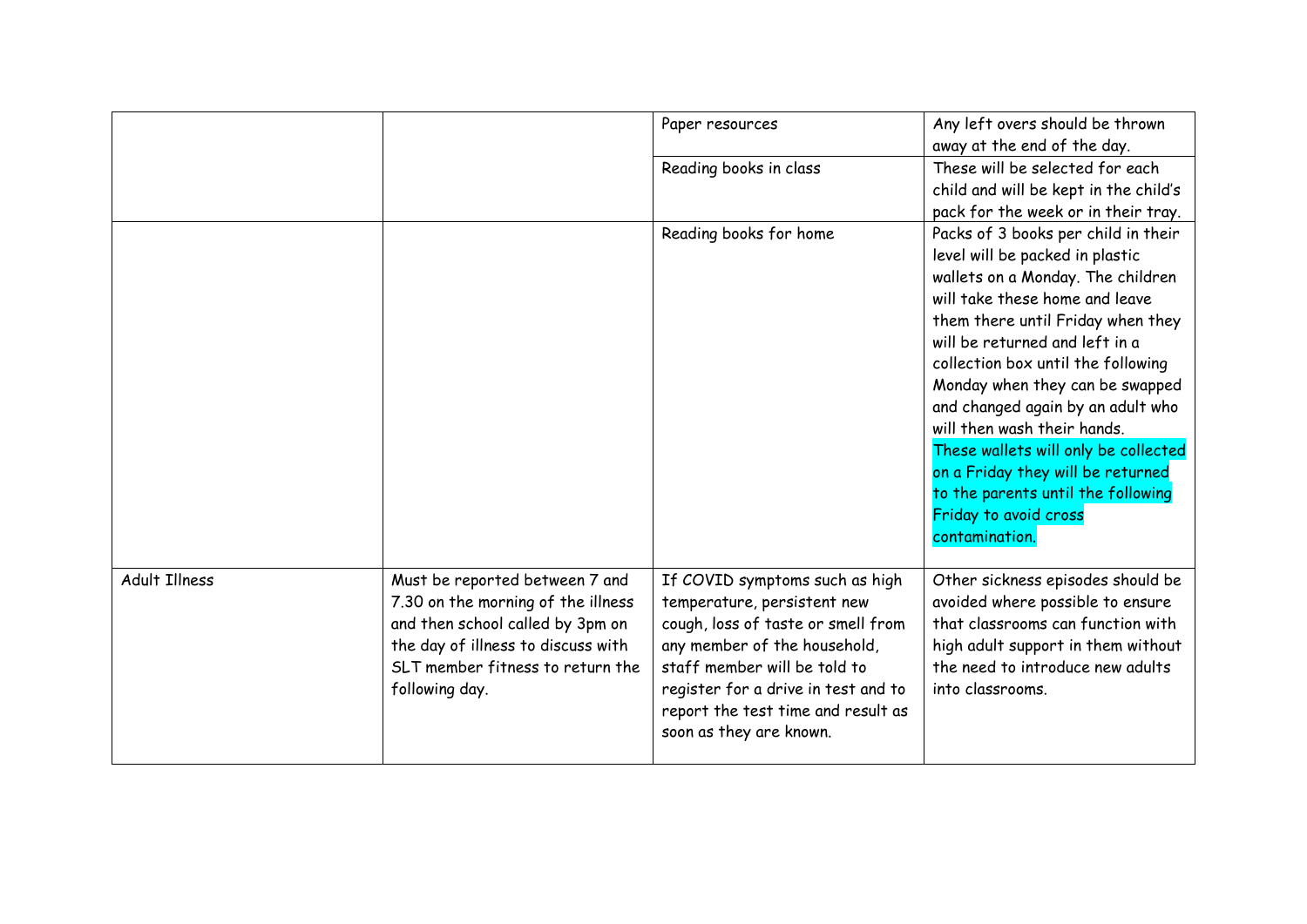| Dependants advised to isolate | SLT need to be informed if<br>anybody in your household has<br>been told to isolate because of<br>possible contact with a positive<br>case. | SLT will make a decision on a case<br>by case basis of the impact of this<br>possible transmission.                                                                                                                                                                           | SLT may decide that possible<br>transmission could occur from the<br>isolating person at home and<br>choose to make alternative work<br>arrangements for the staff<br>member affected.                                                                                                                                                                                                                                                             |
|-------------------------------|---------------------------------------------------------------------------------------------------------------------------------------------|-------------------------------------------------------------------------------------------------------------------------------------------------------------------------------------------------------------------------------------------------------------------------------|----------------------------------------------------------------------------------------------------------------------------------------------------------------------------------------------------------------------------------------------------------------------------------------------------------------------------------------------------------------------------------------------------------------------------------------------------|
| <b>MMS</b>                    | Arrival and Departure                                                                                                                       | On arrival you will use your barrier<br>pass to sign in and the door will be<br>opened for you from inside.<br>You must go straight to your<br>classroom and wash your hands you<br>should then place any personal<br>items into your locker and return<br>to your classroom. | To ensure social distancing from<br>other staff you will not be able to<br>use the staff room.<br>You should remain 2 meter social<br>distanced from other adults and<br>the children where possible.                                                                                                                                                                                                                                              |
|                               |                                                                                                                                             |                                                                                                                                                                                                                                                                               | Lunch with the kids<br><b>MMS</b><br>Arrival<br>Ladybirds<br>11.30<br>11.15<br>11.40<br>11.25<br><b>Bees</b><br>11.35<br>11.50<br>Caterpillars<br>12.00<br>11.50<br><b>Foxes</b><br>12.10<br>Hedehogs<br>12.00<br>12,20<br>12.10<br>Squirrels<br>12,30<br>12.20<br>Owls<br>12.40<br>Robins<br>12.30<br>12.50<br>12.40<br>Woodpeckers<br>If these times do not work and<br>are different to what you were<br>doing before please contact<br>school. |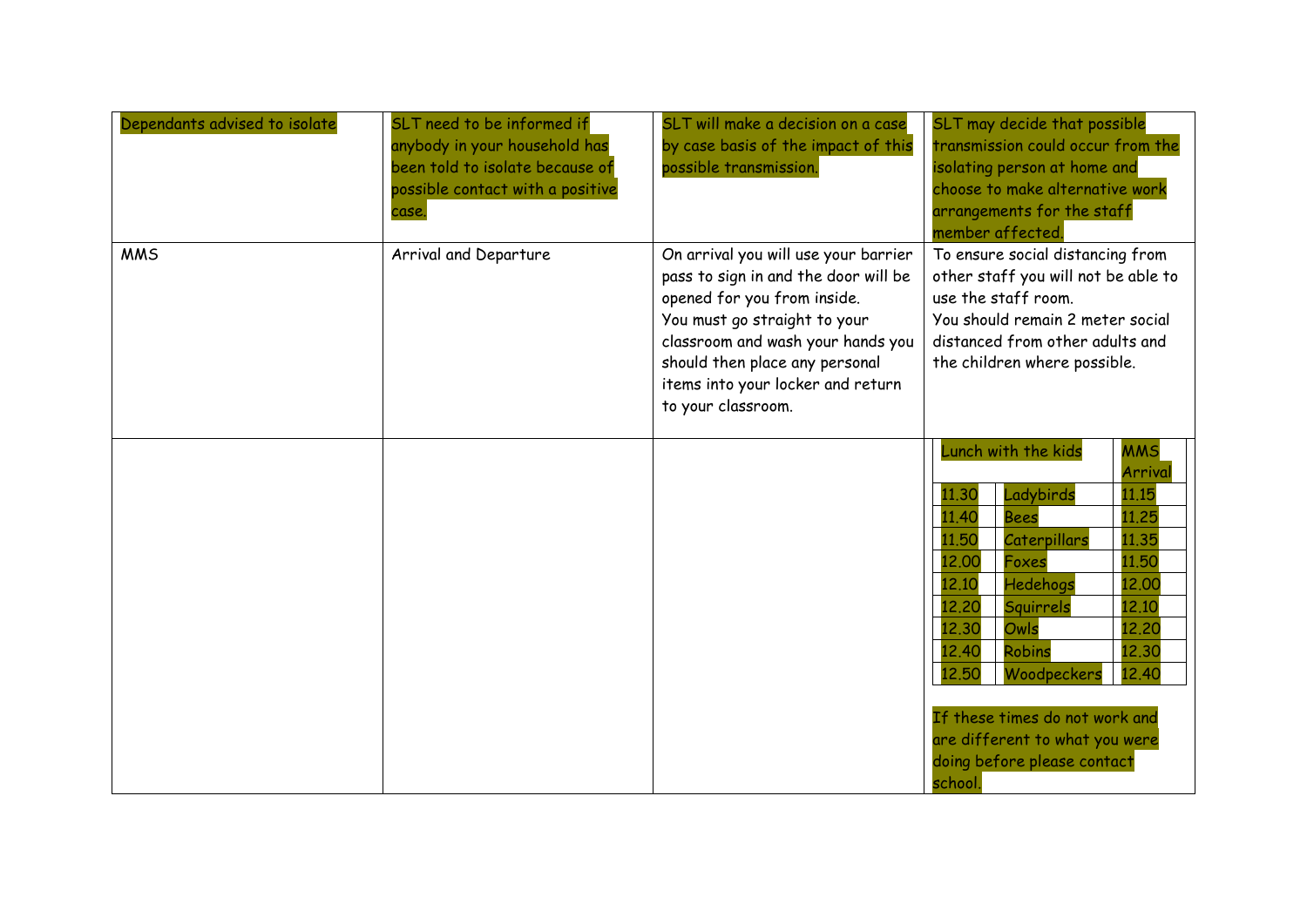|  | With 3 classes becoming one       |
|--|-----------------------------------|
|  | bubble lunchtimes are slightly    |
|  | changed. The year group will only |
|  | have 5minute gaps between them    |
|  | to allow the children to collect  |
|  | their dinners.                    |
|  | Year two are now in the middle of |
|  | lunch time with year one last to  |
|  | allow separation time on the      |
|  | playgrounds after lunch. The new  |
|  | times are:                        |
|  |                                   |
|  | Ladybirds 11.30                   |
|  | <b>Bees 11.35</b>                 |
|  | Caterpillars 11.40                |
|  | <b>Owls 12.00</b>                 |
|  |                                   |
|  | <b>Robins 12.05</b>               |
|  | Woodpeckers 12.10                 |
|  | <b>Foxes 12.30</b>                |
|  | Hedgehogs 12.35                   |
|  |                                   |
|  | Squirrels 12.40                   |
|  |                                   |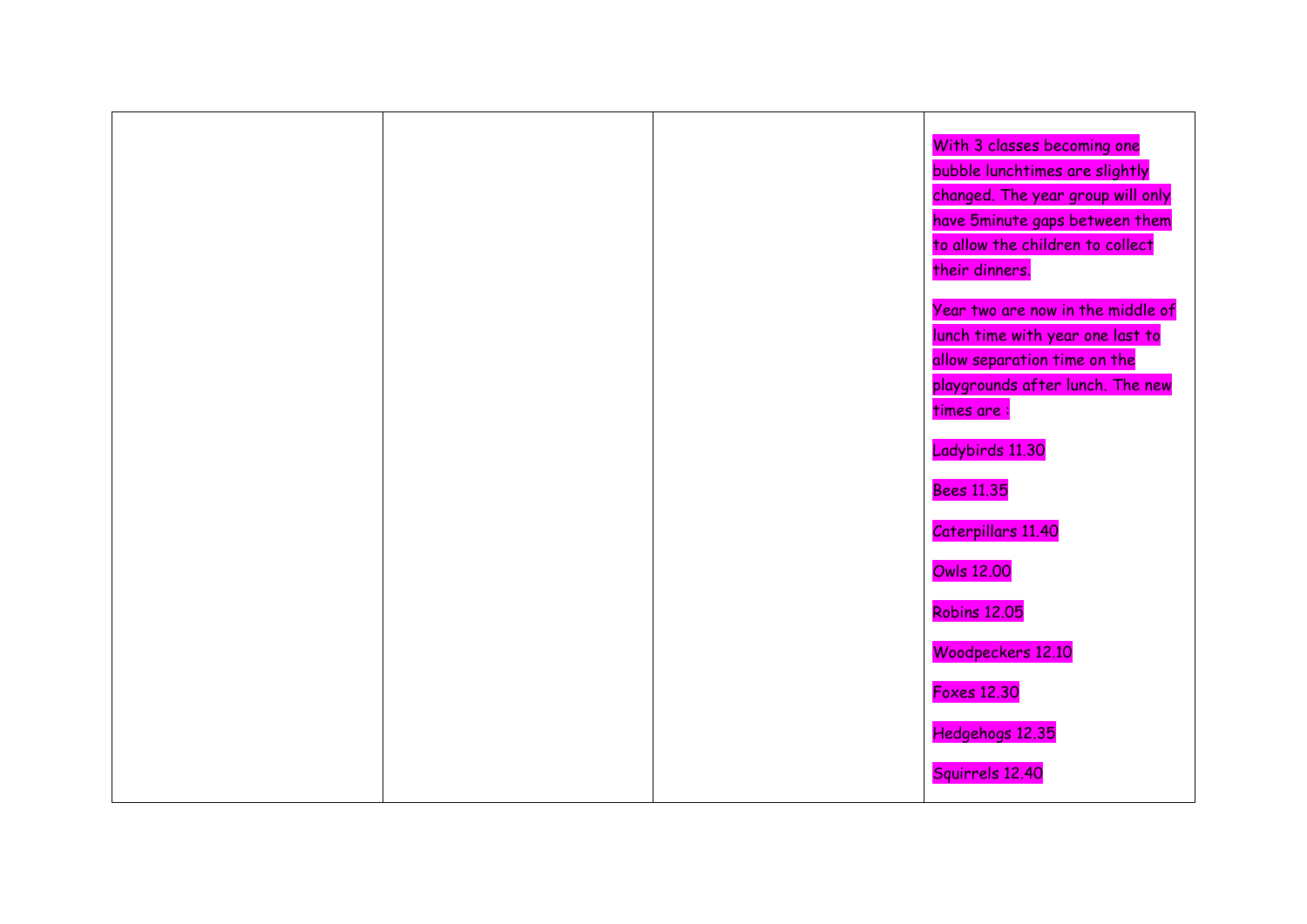|  | MMS will arrive 15 minutes before   |
|--|-------------------------------------|
|  | they are due to collect their       |
|  | children.                           |
|  |                                     |
|  | The EYFS and Year one children      |
|  | will both use the back playground   |
|  | separately and the year 2 will use  |
|  | the front playground. The first     |
|  | MMS from each year group can        |
|  | start going outside when a          |
|  | majority have finished and the      |
|  | others in her class can be moved    |
|  | along by another MMS in the year    |
|  | group. This should ensure the       |
|  | children get the maximum amount     |
|  | of time outside.                    |
|  |                                     |
|  |                                     |
|  |                                     |
|  | The outside toilets will be open,   |
|  | the EYFS children will use the      |
|  | girls, and then this will be closed |
|  | when the last class goes in and the |
|  | year one children will use the boys |
|  | toilet will be opened when the      |
|  | EYFS children go in.                |
|  |                                     |
|  |                                     |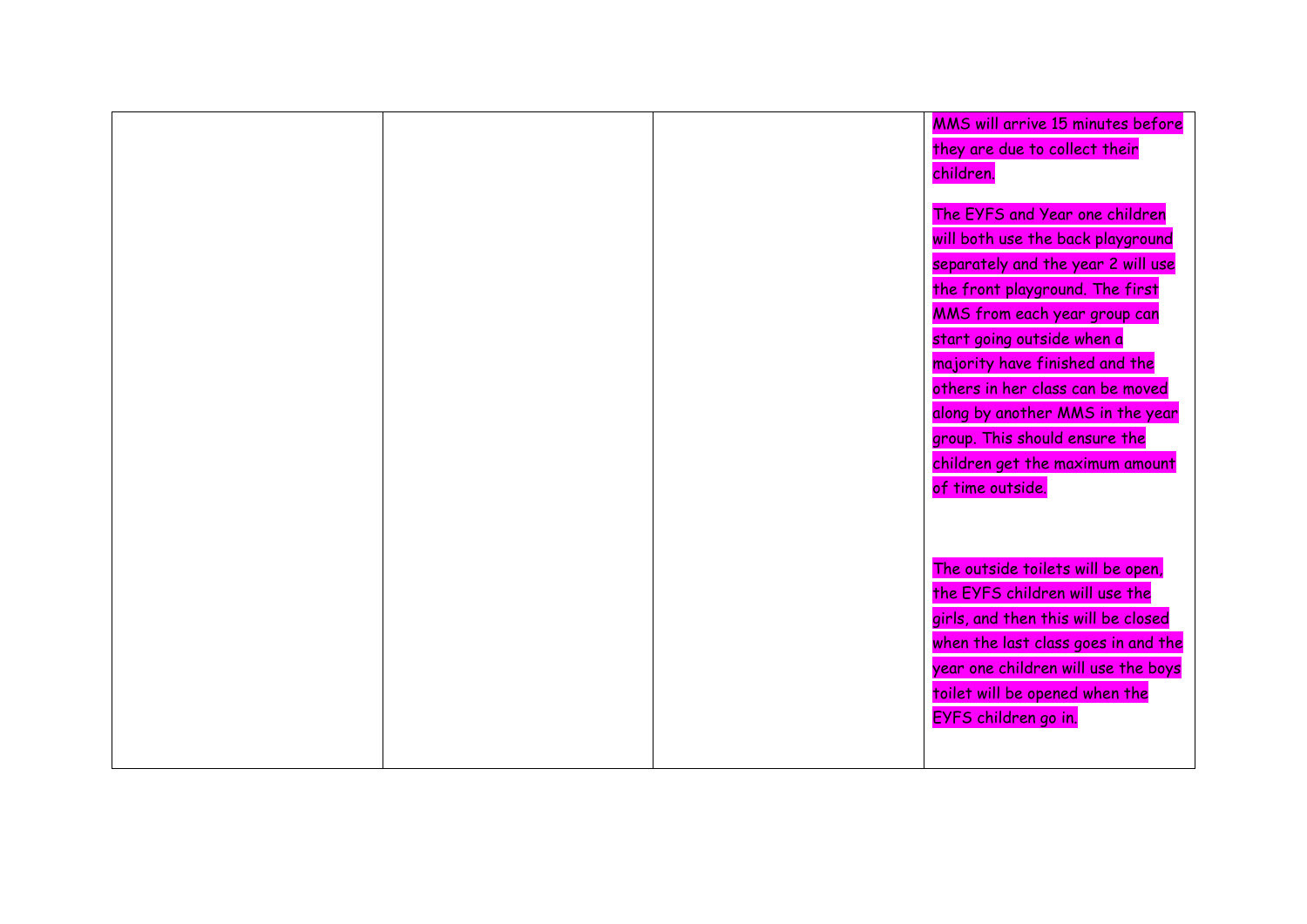| Gifts                      | Gifts brought by children for<br>adults in class | If offered by children or adult<br>gifts should be accepted in the<br>normal way.                                                                                          | The gifts should be placed in an<br>area in the classroom that is not<br>going to touched by anyone during<br>the day.<br>When the adult has taken any of<br>the gifts they should wash their<br>hands before beginning another<br>task. Gifts should not be opened<br>with the classroom or during the<br>school day.<br>Staff are advised to take the<br>gifts home and leave them in one<br>place for 72 hours before opening<br>them. Once home it is obviously up<br>to the individual to decide what<br>they are comfortable with. |
|----------------------------|--------------------------------------------------|----------------------------------------------------------------------------------------------------------------------------------------------------------------------------|------------------------------------------------------------------------------------------------------------------------------------------------------------------------------------------------------------------------------------------------------------------------------------------------------------------------------------------------------------------------------------------------------------------------------------------------------------------------------------------------------------------------------------------|
| <b>Track and Trace App</b> | <b>Track and Trace App</b>                       | If staff have this app downloaded,<br>they are requested to turn off the<br>trace element while they are in<br>school.                                                     | If the app is left on in school and<br>phones are in lockers in close<br>proximity to each other all phones<br>could receive the message and<br>direction to self isolate, because<br>of the proximity of the phone.<br>The RISK of contact is managed<br>within school with the many<br>contact RISK tools that are<br>already in place to keep school<br>resilient.                                                                                                                                                                    |
| Adult testing              | Lateral Flow tests                               | All adults who work on site will be<br>offered the opportunity to<br>undertake a lateral flow test twice<br>a week. This can only be done by<br>adults who have not tested | Lateral Flow results will be<br>reported to the government by<br>the adult completing the test and<br>the lateral flow number and result                                                                                                                                                                                                                                                                                                                                                                                                 |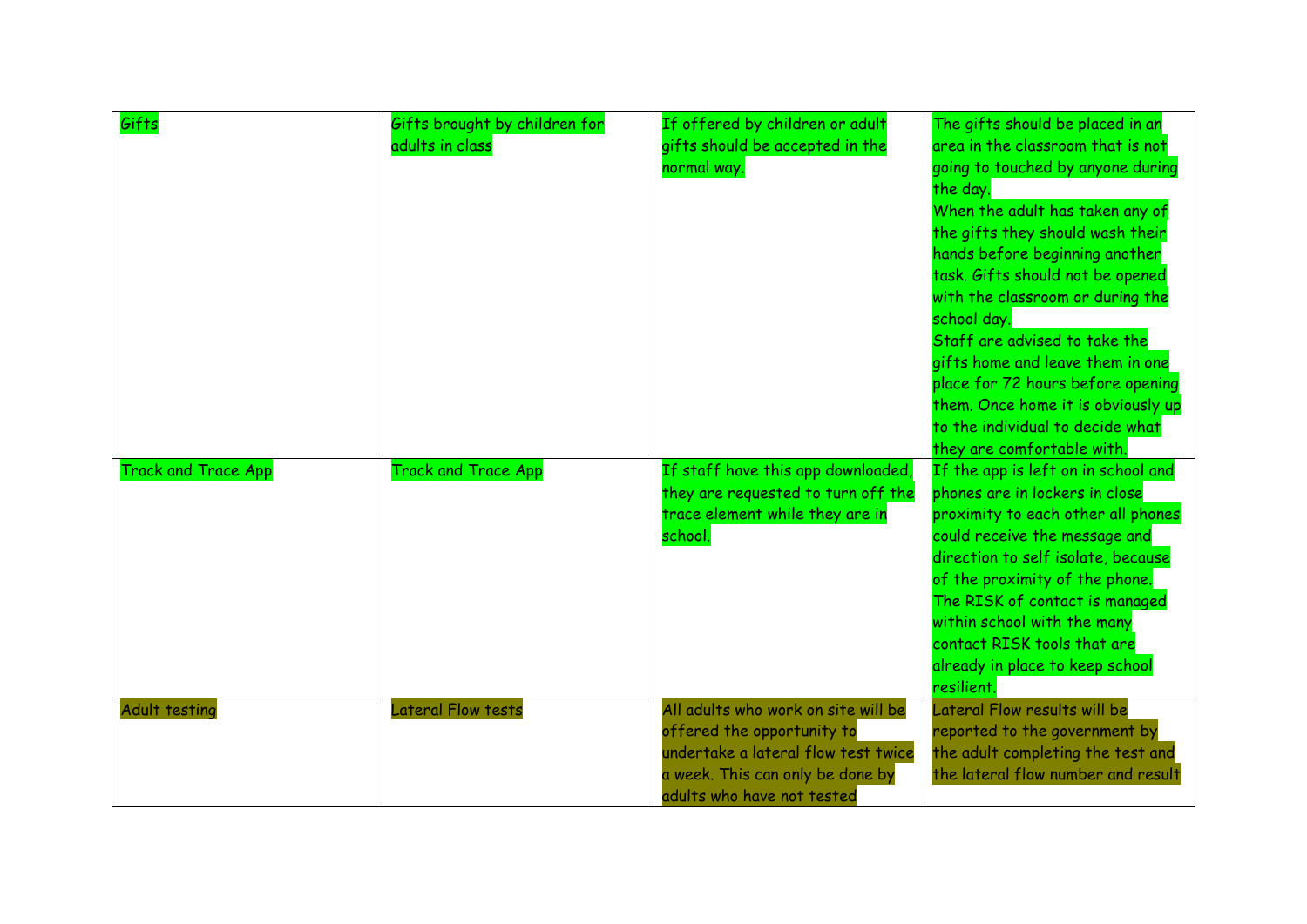|                               |                                                                                            | positive within the previous 90<br>days.                                                                                                    | also sent to Kim Business manager<br>at the finance email address.<br>The government guidance suggests<br>that staff should continue to<br>undertake and report their lateral<br>flow tests throughout school<br>holidays. Please only contact Kim<br>via email with numbers during<br>holidays or save them until your<br>return to school.                                                                                                           |
|-------------------------------|--------------------------------------------------------------------------------------------|---------------------------------------------------------------------------------------------------------------------------------------------|--------------------------------------------------------------------------------------------------------------------------------------------------------------------------------------------------------------------------------------------------------------------------------------------------------------------------------------------------------------------------------------------------------------------------------------------------------|
| Vaccination                   |                                                                                            | Staff should take up the<br>opportunity that are offered to be<br>vaccinated when possible this<br>would be done outside of school<br>hours | Vaccination dates should be also<br>be supplied to Kim Business<br>Manager for information.                                                                                                                                                                                                                                                                                                                                                            |
| <b>Enhanced Cleaning</b>      | Contact made with Metro                                                                    | Electrostatic<br>spraying/disinfection applied to all<br>school areas on the 29th/30th<br>December 2020.                                    | Electrically charged chemical<br>droplets which will attract to and<br>cover all surfaces including any<br>soft fabrics, walls, book covers,<br>pens etc. to completely disinfect<br>them, applied to all staff areas.<br>This should support staff<br>confidence to return to the<br>building and work with all RISK in<br>place to continue to offer school<br>resilience.<br>All cleaning staff will wear full PPE<br>while in school and cleaning. |
| Site Manager responsibilities | Stock of cleaning equipment,<br>Antibacterial spray, Soap,<br>Handtowels, toilet roll etc. | All areas of school must be well<br>stocked with the cleaning and<br>hygiene equipment that will be                                         | Site Manager will complete a daily<br>checklist for each item to ensure<br>that all school areas maintain a<br>good level of hygiene equipment                                                                                                                                                                                                                                                                                                         |